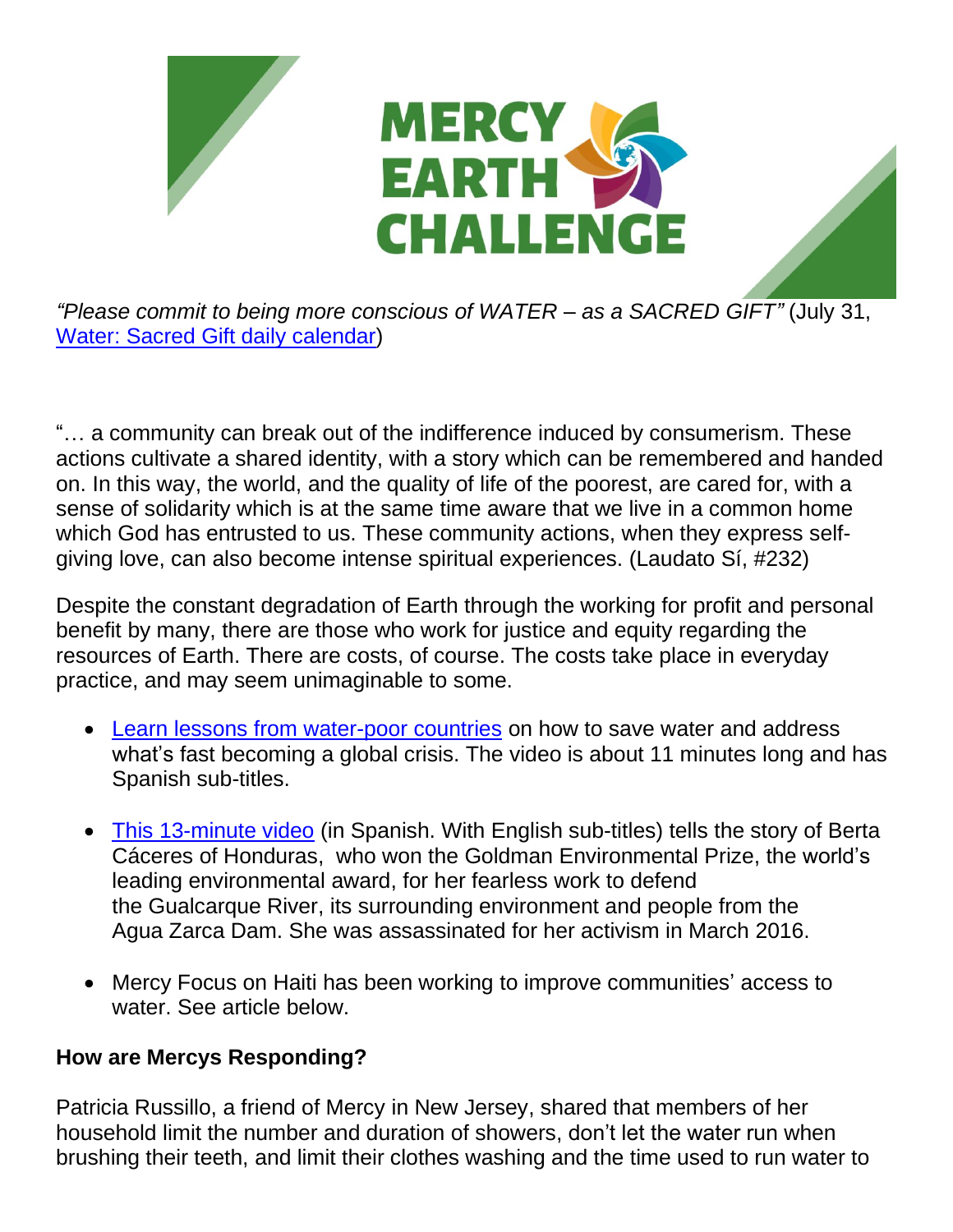wash dishes. They also limit watering their lawn and do so at the most optimal times, such as early in the morning to reduce evaporation.

## **Water Access in Haiti in a time of Pandemic and always**

A primary challenge for those living in Gros Morne, Haiti, the center of the Mercy Focus on Haiti (MFOH) initiative, is not having access to water. The Sisters of Mercy are focused on this very issue, working to provide water now and a sustainable plan for the future. Addressing water, a crucial need in the sustainability of life, has been a key focus for the Sisters of Mercy in their attention to one of their Critical Concerns, Earth.

When walking or riding along the roads of Gros Morne, you inevitably see women and children carrying buckets of dirty water, on their heads. They must walk for hours each day, to have water for drinking, cooking, bathing and farming.

Now, due to many years of the accumulated stress of deforestation in rural Haiti, wells are running dry. Without trees, torrential rain runs swiftly down the mountainsides, wiping out homes and flushing soil out to sea. Shallow underground aquifers are drying up. The appearance of the pandemic, Covid-19, has only intensified this problem of access to clean water.

Collaborative organizations, called Konbits in Kreyol, have been supported by MFOH, by providing 25 heavy-duty plastic Chato Dos to the families in the Gros Morne area. A Chato Do is a 500-700 gallon cistern that captures the rainwater and filters it for use. With the harvesting of rainwater for home use and irrigation, children can go to school rather than spend a good part of their day collecting water from distant sources.

The recent placement of a Chato Do on the roof of Maison Bon Samaritan, a home for elderly and sick Haitians, has made possible the transportation of water to the bathrooms and kitchen of the residents. This now allows them the use of indoor toilets and not the outhouses they have used for years. They now have running water in the kitchen for cooking and a spout for the residents to wash their hands. This current access to clean water and indoor bathrooms addresses the safety and hygiene of the 24 residents and support staff during the Pandemic.

MFOH is in the process of seeking funding to build on-site cisterns for the 60% of Haitians who live over one mile from any road, to help harvest the rainwater. MFOH foresees introducing a construction process to build up to 1,000-gallon cisterns near the homes and farms of families in the more remote and mountainous areas of Gros Morne.

Our initial goal is to build 50 of these cisterns during the next year (one a week) at a cost of \$1,000 per cistern. Recipient families will provide the labor, MFOH will supply